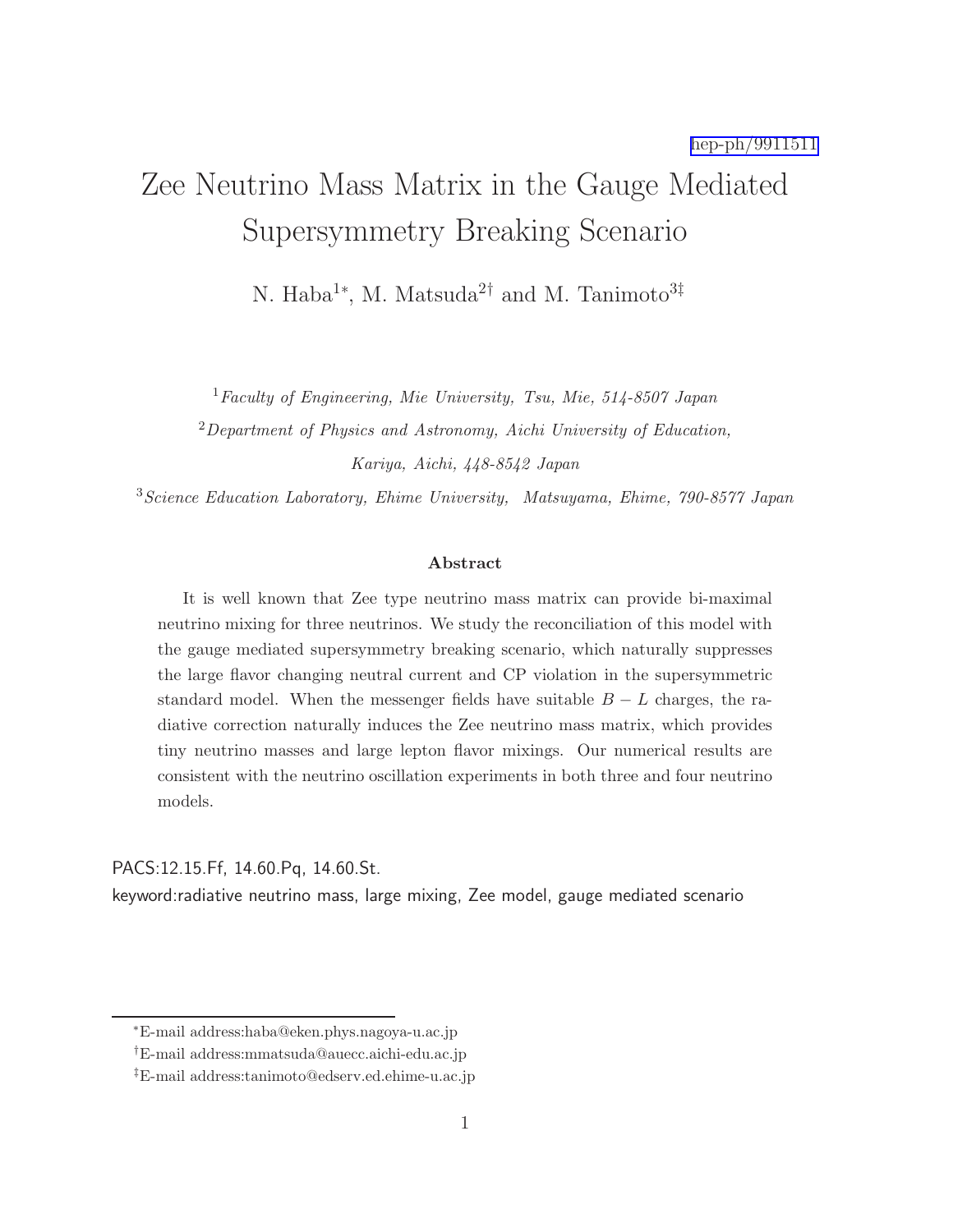Recent neutrino oscillation experiments provide a strong evidence of tiny neutrino masses and large lepton flavor mixings  $[1, 2, 3]$  $[1, 2, 3]$  $[1, 2, 3]$  $[1, 2, 3]$ . We know two mechanisms which can explain in a natural way the smallness of neutrino masses. One is the see-saw mechanism which can induce the small neutrino mass by integrating out heavy right-handed neutrinos[[4\]](#page-9-0). The second scenario is that neutrinos obtain their masses by the radiative corrections through which the left-handed neutrinos obtain the Majorana masses. The latter yields small neutrino masses radiatively. A typical example is the so-called Zee model[\[5\]](#page-9-0), which does not need right-handed neutrinos[\[6](#page-9-0)]. The original Zee model is not embedded into GUT or supersymmetry (SUSY). Some authors have tried to embed it into SUSY with R-parity breaking model[\[7](#page-10-0)] since the right-handed slepton in SUSY has favorable quantum number to play the role of Zee-singlet which is charged singlet scalar under the standard model(SM). In these scenarios the neutrino masses strongly depend on R-parity violating parameters in the SUSY Lagrangian and the Zee mass matrix is derived by the artificial adjustment of the parameters.

In this paper, we present an attractive way to embed the Zee model into R-parity conserving SUSY model. It is well known that the gauge mediated SUSY breaking mechanism is one of the most reliable scenarios. The messenger field of SUSY-breaking can play the role of Zee-singlet which leads to Zee neutrino mass matrix. Then the neutrino masses are given in terms of the SUSY breaking parameters.

If there is no right-handed neutrino, neutrinos are unable to obtain the Dirac mass terms as in the SM. In order to obtain neutrino masses without right-handed neutrinos in the SUSY model the following three conditions are required:

 $(i) : SU(2)_L$  must be broken,

 $(ii)$ : lepton number must be broken,

 $(iii)$ : supersymmetry must be broken.

Quarks and leptons can not obtain their masses without the first condition. The second condition is required to obtain Majorana neutrino masses. The lepton number conservation prevents neutrinos from obtaining the Majorana masses in the SM. Recall that neutrinos can obtain masses in the R-parity breaking scenario in the SUSY theory $|10|$ . This is due to the fact that R-parity is broken whenever the lepton number is broken. The conditions  $(i)$  and  $(ii)$  are also needed in the see-saw mechanism which includes the right-handed neutrinos. The SUSY non-renormalization theorem requires the third condition  $(iii)$  since the neutrino masses are generated by the F-terms in the SUSY theory. If the SUSY is the exact symmetry, neutrinos can not obtain masses from the quantum corrections.

Let us consider the low energy gauge mediated SUSY breaking mechanism. We can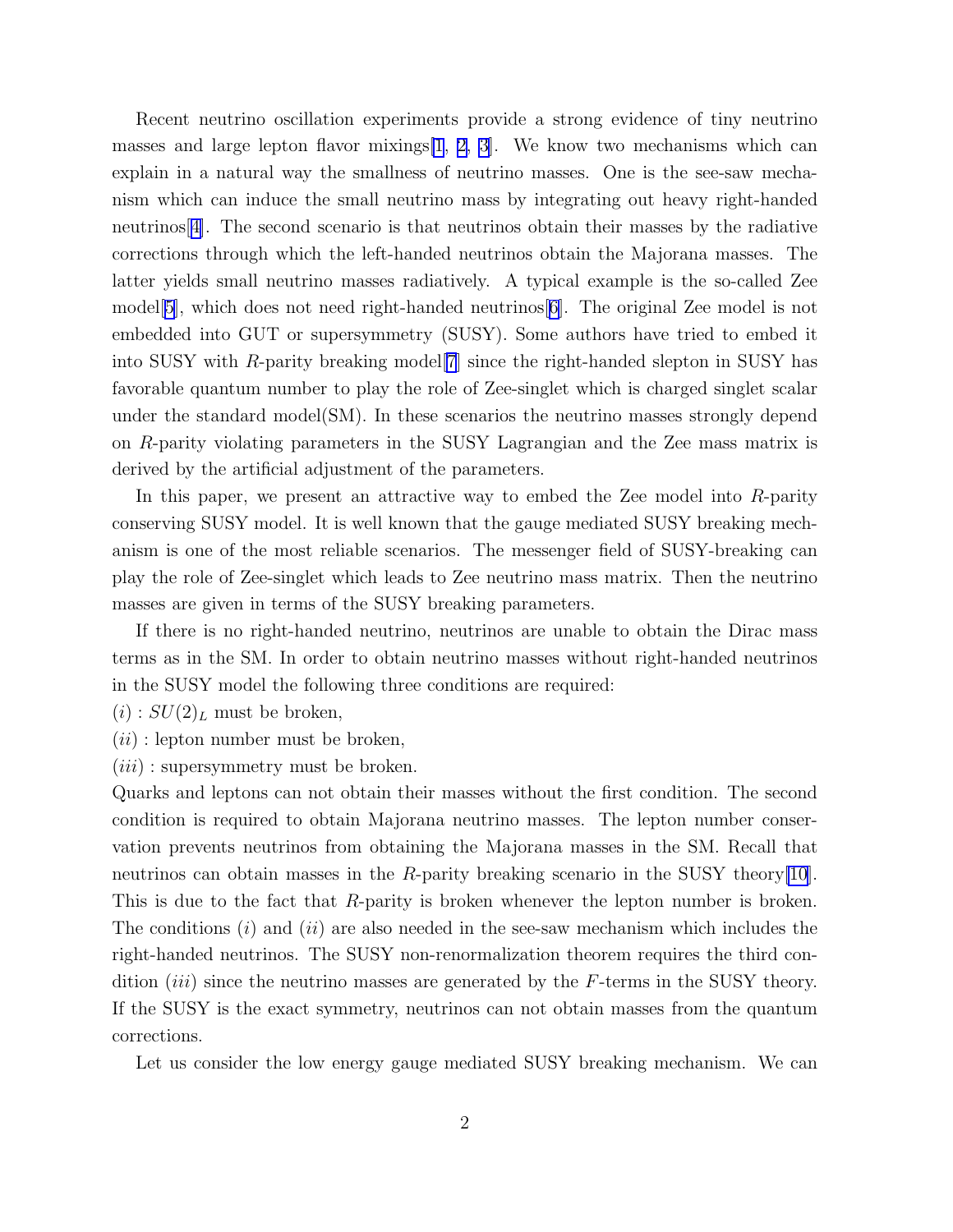<span id="page-2-0"></span>show that radiative corrections induce the tiny neutrino masses and large lepton flavor mixing if the messenger fields have suitable  $B - L$  charges, extra Higgs doublets, and two singlet fields have lepton number. If three extra singlet fields and one more pair of the messenger fields are added then four neutrino scenario is also realized which in particular explains LSND experiment[[11](#page-10-0)].

Taking into account the gauge mediated SUSY breaking scenario, we investigate the possibility to obtain the small neutrino masses by quantum corrections. Gauge interaction plays the role of the messenger of SUSY breaking in a gauge mediated SUSY breaking scenario, in which the flavor changing neutral current(FCNC) and also CP violation through the couplings of SUSY particles are naturally suppressed. We introduce the singlet field  $\phi$  under  $SU(5)$ , which is required to generate soft mass terms. This field has F-term as

$$
\phi = \langle \phi \rangle + \langle F_{\phi} \rangle \, \theta^2,\tag{1}
$$

and SUSY breaking effects are mediated to the low energy by the couplings with messenger fields. The messenger fields  $10_M + \overline{10_M}$  are introduced in the  $SU(5)$  representation with the ordinary quantum charge for the SM gauge symmetry, which component are given by

$$
\mathbf{10_M} = (Q_M, \overline{U_M}, \overline{E_M}), \qquad \overline{\mathbf{10_M}} = (\overline{Q_M}, U_M, E_M). \tag{2}
$$

They can mediate universal soft SUSY breaking parameters through  $\phi$  by the flavor blind gauge interactions[\[8](#page-10-0)] <sup>∗</sup> . The squark and slepton soft masses, and gaugino masses are given by  $(\alpha/4\pi)(\langle F_{\phi}\rangle/\langle \phi\rangle) = \mathcal{O}(10^2)\text{GeV}$ , where  $\alpha$  denotes gauge coupling. On the other hand, scalar three point soft breaking terms (A-terms) are induced by the two-loop diagrams and their magnitudes are estimated as  $(\alpha/4\pi)^2(\langle F_{\phi}\rangle/\langle \phi\rangle) = \mathcal{O}(1)\text{GeV}.$ 

The matter fields are given by

$$
10_f = (Q, \overline{U}, \overline{E}), \qquad \overline{5_f} = (\overline{D}, L), \tag{3}
$$

which are the same as the conventional  $SU(5)$  grand unified gauge theory. The Higgs fields are given by

$$
\Phi = (C, H), \qquad \overline{\Phi} = (\overline{C}, \overline{H}), \tag{4}
$$

$$
\Phi_e = (C_e, H_e), \qquad \overline{\Phi_e} = (\overline{C_e}, \overline{H_e}), \tag{5}
$$

<sup>∗</sup> The universality of soft SUSY breaking parameters is modified, when there are messenger-matter mixings. This is because the Yukawa interactions can also mediate SUSY breaking parameters[\[9](#page-10-0)]. Actually, soft scalar masses in our following models are shifted by the effects of messenger-matter mixings as discussed later.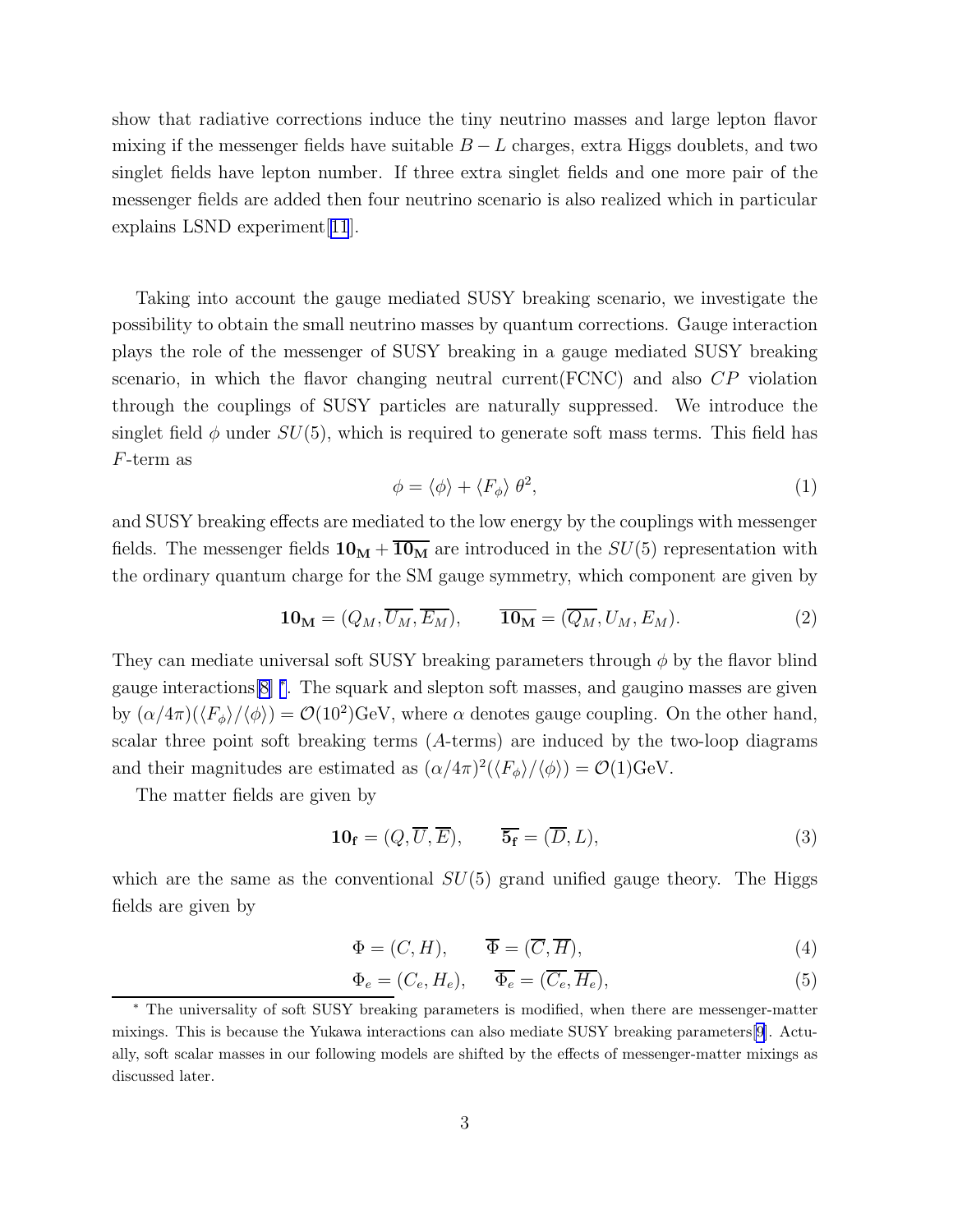<span id="page-3-0"></span>where triplets are colored Higgs  $C, \overline{C}, C_e, \overline{C_e}$ . These fields must be heavy enough to avoid rapid proton decay. The H and  $\overline{H}$  are the ordinary Higgs particles, and  $H_e$  and  $\overline{H_e}$  are the extra Higgs doublets. We also introduce two gauge singlet fields  $\chi$  and  $\overline{\chi}$  with non-zero lepton number. These fields are required in this scenario to obtain reasonable vacuum expectation values of  $\mathcal{O}(10^2)$  GeV for H,  $\overline{H}$ ,  $H_e$ , and  $\overline{H_e}$ . The extra fields  $(10_M + \overline{10_M})$ and  $(\Phi_e + \overline{\Phi_e})$  have the conventional gauge quantum numbers except for unusual  $B - L$ charges  $Q_{B-L}$  as

$$
Q_{B-L} = Q_F + \frac{2}{5}Y,\tag{6}
$$

where Y is the ordinary hypercharge, and  $Q_F$ -charge for the relevant fields is given in Table 1.

| Field       | $\Phi$ | $\overline{\Phi}$ |  | $\overline{5_{\rm f}}$ 10 <sub>f</sub> 10 <sub>M</sub> | $10_{\rm M}$ | $\Phi_e$ | $\Psi_e$ |  |
|-------------|--------|-------------------|--|--------------------------------------------------------|--------------|----------|----------|--|
| $Q_{\star}$ |        |                   |  |                                                        |              |          |          |  |
|             |        |                   |  |                                                        |              |          |          |  |

Table 1:  $Q_F$ -charge in three neutrino model

In Table 1 we also introduce  $Z_2$  symmetry which distinguishes matter fields with Higgs and messenger fields † . From the charge assignments in Table 1, we obtain the superpotential  $W_3$  in three neutrino model as

$$
W_3 = 10_f 10_f \Phi + 10_f \overline{5_f} \overline{\Phi} + 10_M \overline{5_f} \overline{5_f} + 10_M \overline{\Phi} \overline{\Phi}_e + \overline{10_M} \Phi \Phi_e
$$
  
+
$$
M 10_M \overline{10_M} + \chi \Phi \overline{\Phi}_e + \overline{\chi} \Phi_e \overline{\Phi} + \mu \Phi \overline{\Phi} + \mu_e \Phi_e \overline{\Phi}_e + \mu_\chi \chi \overline{\chi},
$$
(7)

where the 1st and 2nd terms are usual Yukawa interactions, and the 3rd and 4th terms denote the couplings of messenger field with matter and Higgs fields, respectively. These couplings are the origin to yield Zee neutrino mass matrix radiatively. The 5th term is conjugate to the 4th term. The 6th term corresponds to the mass term of messenger field, and M is the order of the messenger scale induced by  $\langle \phi \rangle$ . The remaining terms in  $W_3$ generate Higgs scalar potential with taking weak scale order for  $\mu$ 's. The superpotential  $W_3$  preserves  $U(1)_{B-L}$  global symmetry and  $Z_2$  discrete symmetry.

<sup>&</sup>lt;sup> $\dagger$ </sup>  $Z_2$  symmetry is the extension of the conventional R-parity, which distinguishes not only the matter field  $\overline{\mathbf{5}_{\mathbf{f}}}(L)$  and the Higgs field  $\overline{\Phi}(\overline{H})$ , but also the matter field  $\mathbf{10}_{\mathbf{f}}$  and the messenger field  $\mathbf{10}_{\mathbf{M}}$ . Without  $Z_2$  symmetry this model is similar to the R-parity breaking scenario, where neutrinos can obtain their masses through the mixing with neutralinos.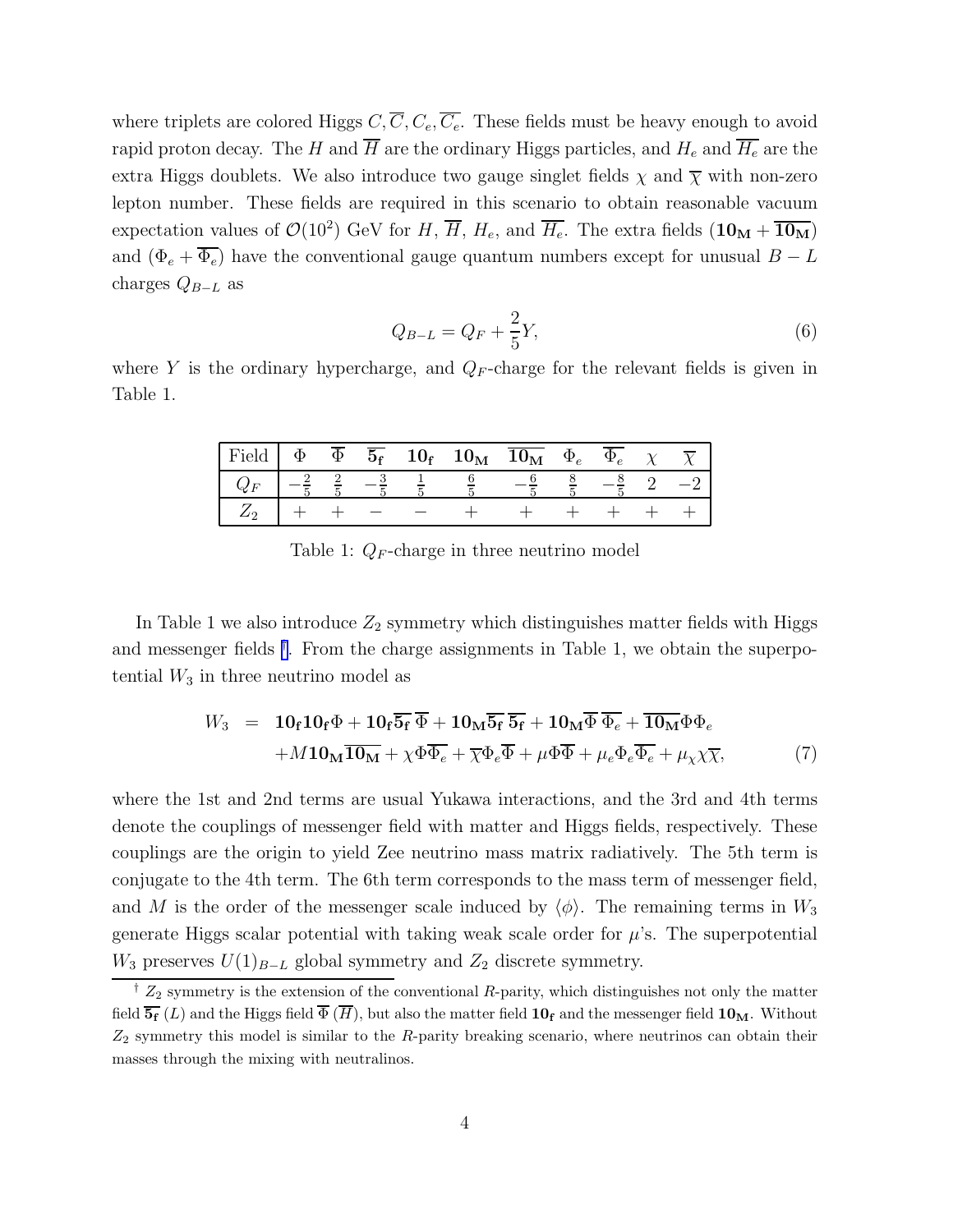<span id="page-4-0"></span>Notice the importance of the proton decay. Due to  $U(1)_{B-L}$  symmetry, the dominant operator to cause proton decay is the dimension five operator  $(QQQL)$  or  $(D D D E)$  mediated by the colored Higgs C's or  $\overline{C}$ 's exchange. We assume the triplet-doublet splittings in the Higgs sector, where colored Higgs fields have super-heavy masses enough to avoid the rapid proton decay, while Higgs doublets  $H$ 's and  $\overline{H}$ 's have weak scale masses. Thus the proton decay is suppressed enough in this model as in the ordinary grand unified models. The gauge unification of SUSY seems to be destroyed by the existence of two extra light Higgs doublets  $H_e$  and  $\overline{H_e}$ . However, the introduction of missing partner fields could recover the gauge coupling unification and also resolve the triplet-doublet splitting[\[12](#page-10-0)].

Take non-zero vacuum expectation values  $\langle H_e \rangle$ ,  $\langle \overline{H_e} \rangle$ ,  $\langle \chi \rangle$ , and  $\langle \overline{\chi} \rangle$  at the weak scale in this model. Then  $U(1)_{B-L}$  symmetry is spontaneously broken and massless Majoron particles should appear. However, Majoron fields can almost decouple not only with quarks and leptons but also with gauge bosons, since Majoron fields can be almost composed of singlet fields in this model. Therefore the existence of massless Majoron in this model might be compatible with accelerator experiments.

Now let us estimate the neutrino masses and lepton flavor mixing angles according to Eq.[\(7\)](#page-3-0). We extract the interaction of the lepton doublet in Yukawa coupling in the 3rd term. This term is denoted by  $f_{\alpha\beta} \overline{E_M} L_\alpha L_\beta$ , where indices correspond to the flavor:  $\alpha, \beta = e, \mu, \tau$ . Since the coupling  $f_{\alpha\beta}$  is antisymmetric by statics, the diagonal elements of the neutrino mass matrix  $M_{\nu}$  become zero. The neutrino mass matrix is generated by Fig.1 radiatively at one loop level and we obtain

$$
M_{\nu} = \begin{pmatrix} 0 & m_{e\mu} & m_{e\tau} \\ m_{e\mu} & 0 & m_{\mu\tau} \\ m_{e\tau} & m_{\mu\tau} & 0 \end{pmatrix}.
$$
 (8)

This is Zee type of neutrino mass matrix which leads to the stable lepton flavor mixing matrix  $[13]$  $[13]$  against the quantum corrections  $[14]$  $[14]$  $[14]$ . The neutrino masses are given as

$$
m_{e\mu} = f_{e\mu}(m_{\mu}^2 - m_e^2) A \frac{\langle \overline{H_e} \rangle}{\langle \overline{H} \rangle} F(M^2, \mu^2),
$$
  

$$
m_{e\tau} = f_{e\tau}(m_{\tau}^2 - m_e^2) A \frac{\langle \overline{H_e} \rangle}{\langle \overline{H} \rangle} F(M^2, \mu^2),
$$
  

$$
m_{\mu\tau} = f_{\mu\tau}(m_{\tau}^2 - m_{\mu}^2) A \frac{\langle \overline{H_e} \rangle}{\langle \overline{H} \rangle} F(M^2, \mu^2),
$$
 (9)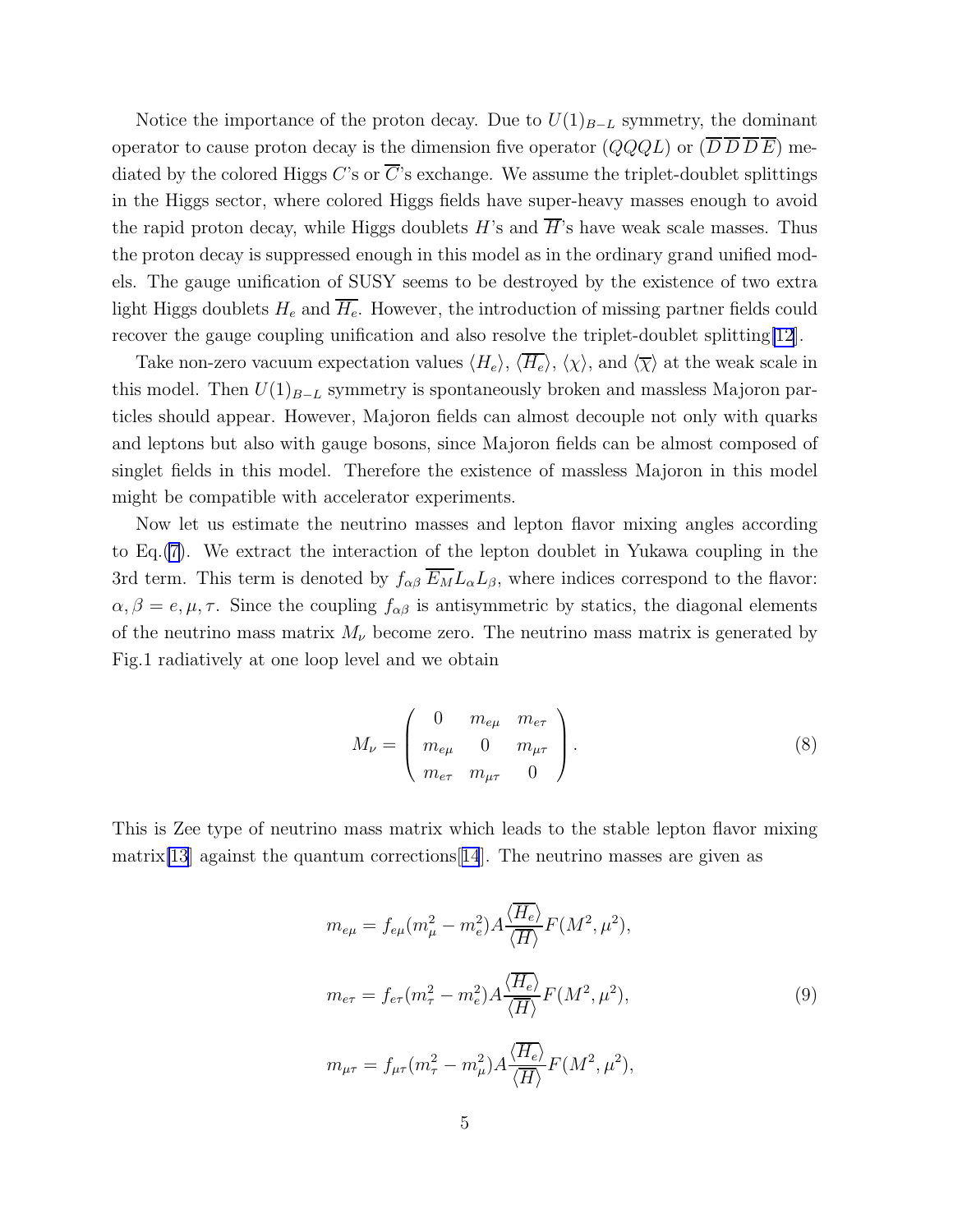

Figure 1: Feynman diagram to generate neutrino masses in the three neutrino model where

$$
F(M^2, \mu^2) = \frac{1}{16\pi^2} \frac{1}{M^2 - \mu^2} \ln \frac{M^2}{\mu^2}.
$$
 (10)

Here A is the soft mass of the scalar three point coupling  $\overline{E_M}$   $\overline{H}$   $\overline{H_e}$  with  $\mathcal{O}(1)$ GeV. The unique mass matrix compatible with the solar and the atmospheric experiments in the Zee model with three neutrino, requires  $(1,2)$  and  $(1,3)$  elements to be of the same order, and  $(2,3)$  element to be negligible when compared to  $(1,2)$  and  $(1,3)$  elements[[15](#page-11-0)]. When  $f_{e\mu} \gg f_{e\tau} \gg f_{\mu\tau}$  and  $f_{e\mu}/f_{e\tau} \simeq m_{\tau}^2/m_{\mu}^2$ , the neutrino mass matrix  $M_{\nu}$  in Eq.([8\)](#page-4-0) can induce the bi-maximal mixings, suggesting the atmospheric neutrino solution and solar vacuum solution or large angle MSW solution. The bi-maximal condition  $0.02 \text{eV} < m_{e\mu} < 0.08 \text{eV}$ is realized[[15\]](#page-11-0), when  $f_{e\mu} \sim 1, M \sim 10^{4.5}$  GeV <sup>‡</sup> and  $\langle \overline{H} \rangle < \langle \overline{H_e} \rangle$ .

<sup>&</sup>lt;sup>‡</sup> The messenger scale of M and  $M_0$  in Eq.([12\)](#page-6-0) must be larger than 10<sup>4</sup> GeV. This lower bound is required by the positivity of the scalar masses of the messenger quarks and leptons. We thank Y. Mimura and Y. Nomura for this observation.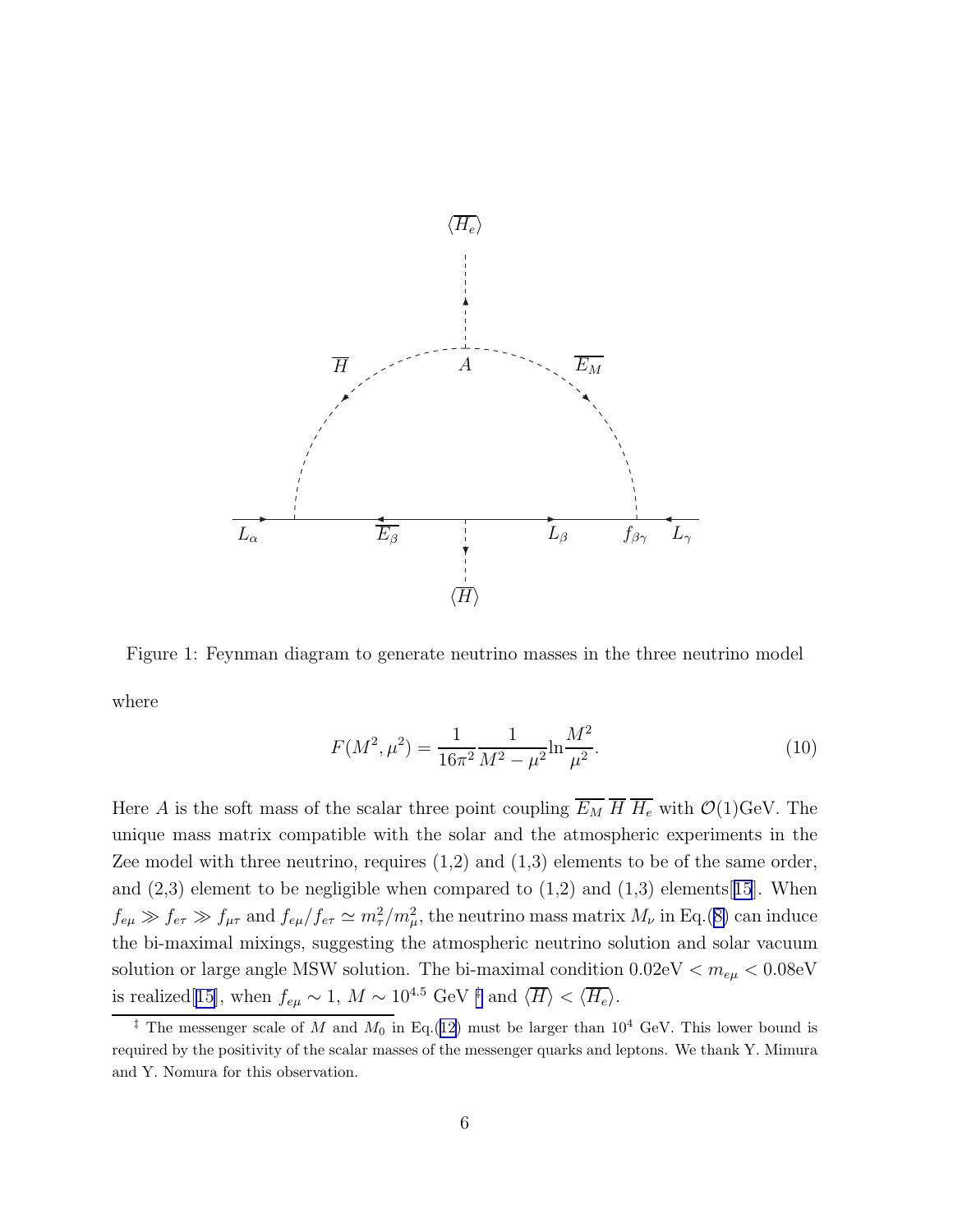<span id="page-6-0"></span>In order to reconcile the data of LSND experiment as well as solar and atmospheric experiments, we need three flavor and one sterile neutrinos at least. It is meaningful to construct the messenger model with four tiny neutrino masses by quantum corrections. Let us introduce another  $(10_M^0 + \overline{10_M^0})$  messenger fields <sup>§</sup> in the  $SU(5)$  gauge representation, which are denoted by

$$
\mathbf{10_M^0} = (Q_M^0, \overline{U_M^0}, \overline{E_M^0}), \qquad \overline{\mathbf{10_M^0}} = (\overline{Q_M^0}, U_M^0, E_M^0). \tag{11}
$$

Since these fields have ordinary quantum charges for the SM gauge symmetry, they can mediate SUSY breaking through  $\phi$  in Eq.([1\)](#page-2-0) by the conventional gauge mediated scenario. We also introduce three gauge singlet fields  $S, N$ , and  $\overline{N}$  which have the lepton number. S corresponds to the sterile neutrino. The extra fields  $(10_M + \overline{10_M})$ ,  $(10_M^0 + \overline{10_M^0})$ , S, N, and  $\overline{N}$  in the four neutrino case have  $Q_F$  charges as listed in Table 2 together with the relevant fields in the three neutrino case. Here we also introduce  $Z_3$  symmetry, which

| $\begin{array}{ rclcl } \hline \end{array}$ Field $\begin{array}{ cclcl } \Phi & \overline{\Phi} & \overline{\Phi_{\rm f}} & \mathbf{10}_{\rm f} & \mathbf{10}_{\rm M} & \overline{\mathbf{10}_{\rm M}} & \Phi_e & \overline{\Phi_e} & \chi & \overline{\chi} & S & N & \overline{N} & \mathbf{10}_{\rm M}^0 & \overline{\mathbf{10}_{\rm M}^0} \end{array}$ |  |  |  |  |  |  |  |  |
|--------------------------------------------------------------------------------------------------------------------------------------------------------------------------------------------------------------------------------------------------------------------------------------------------------------------------------------------------------------|--|--|--|--|--|--|--|--|
| $Q_F$ $-\frac{2}{5}$ $\frac{2}{5}$ $-\frac{3}{5}$ $\frac{1}{5}$ $\frac{6}{5}$ $-\frac{6}{5}$ $\frac{8}{5}$ $-\frac{8}{5}$ 2 $-2$ $-1$ $-2$ 2 $-\frac{4}{5}$ $\frac{4}{5}$                                                                                                                                                                                    |  |  |  |  |  |  |  |  |
| $\begin{array}{ ccccccccccccccccccc }\hline Z_2 & + & + & - & - & + & + & + & + & + & + & - & + & + & + & + \ \hline \end{array}$                                                                                                                                                                                                                            |  |  |  |  |  |  |  |  |
| $\begin{array}{ ccc ccccccccccc }\hline Z_3&1&1&1&1&1&1&1&1&1&1&1&\omega&\omega&\omega^2&\omega&\omega^2 \ \hline \end{array}$                                                                                                                                                                                                                               |  |  |  |  |  |  |  |  |

Table 2:  $Q_F$ -charge in four neutrino model

avoids the tree level mass of sterile neutrino S, for example, through the term  $\chi \chi S$ . The charge assignment in Table 2 determines the superpotential  $W_4$  in the four neutrino model as

$$
W_4 = W_3 + S10_f \overline{10_M^0} + N10_M \overline{10_M^0} + M_0 10_M^0 \overline{10_M^0} + \mu_N N \overline{N},
$$
 (12)

where  $W_3$  is given by Eq.([7\)](#page-3-0). The 2nd and 3rd terms give the mass mixings between sterile and active neutrinos as shown in Fig.2. The 4th term is the mass term of  $10<sup>0</sup><sub>M</sub>$  and  $\overline{10^0_M}$  and  $M_0$  is of the same order as the messenger scale. The last term is also the mass term of N and  $\overline{N}$ , where  $\mu_N$  is settled around the weak scale. The superpotential  $W_4$ preserves  $Z_2 \times Z_3$  symmetry. In the four neutrino model we also assume that the tripletdoublet splittings are realized in the Higgs sector, and the Higgs fields  $H, \overline{H}, H_e, \overline{H}_e$  and the singlet field N have vacuum expectation values of order of the weak scale.

 $\S$  In this case, the gauge couplings blow up around  $10^{14}$  GeV[\[16](#page-11-0)].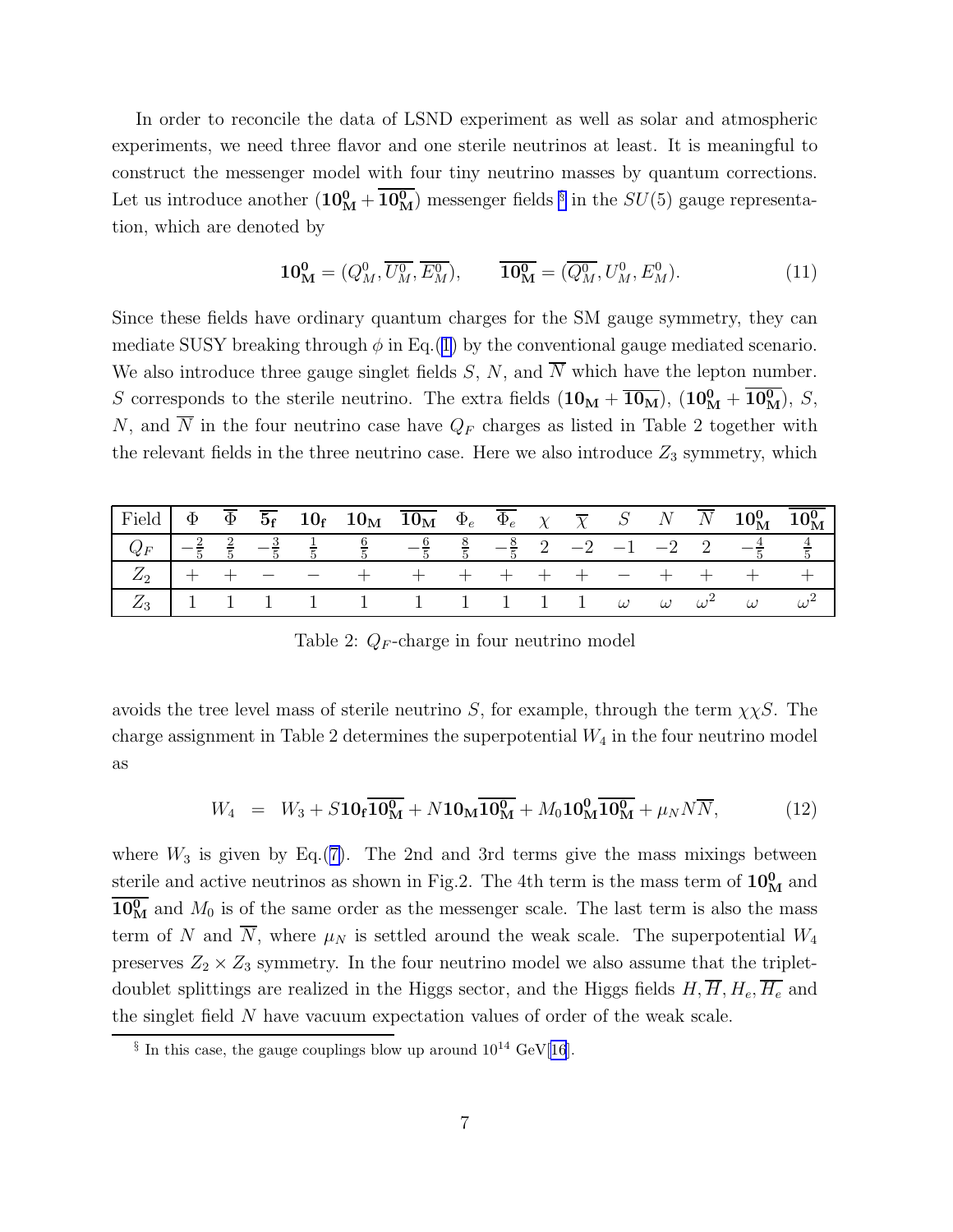<span id="page-7-0"></span>

Figure 2: Feynman diagram to generate neutrino masses in the four neutrino model

Next we estimate the neutrino masses and lepton flavor mixing angles in the four neutrino model. We extract the interaction of the lepton due to the 2nd term in Eq.([12\)](#page-6-0), which is denoted as  $k_{\alpha} S \overline{E_{\alpha}} E_M^0$ . The  $4 \times 4$  neutrino mass matrix is given by

$$
M_{\nu} = \begin{pmatrix} 0 & m_{e\mu} & m_{e\tau} & m_{es} \\ m_{e\mu} & 0 & m_{\mu\tau} & m_{\mu s} \\ m_{e\tau} & m_{\mu\tau} & 0 & m_{\tau s} \\ m_{es} & m_{\mu s} & m_{\tau s} & 0 \end{pmatrix}.
$$
 (13)

The mass terms including the sterile neutrino field  $S[17]$  $S[17]$  $S[17]$  are obtained from the diagram of Fig.2 as

$$
m_{es} = (f_{e\tau}k_{\tau}m_{\tau} + f_{e\mu}k_{\mu}m_{\mu})A'\langle N\rangle F(M^2, M_0^2),
$$
  
\n
$$
m_{\mu s} = (f_{\mu\tau}k_{\tau}m_{\tau} + f_{\mu e}k_{e}m_{e})A'\langle N\rangle F(M^2, M_0^2),
$$
  
\n
$$
m_{\tau s} = (f_{\tau\mu}k_{\mu}m_{\mu} + f_{\tau e}k_{e}m_{e})A'\langle N\rangle F(M^2, M_0^2),
$$
\n(14)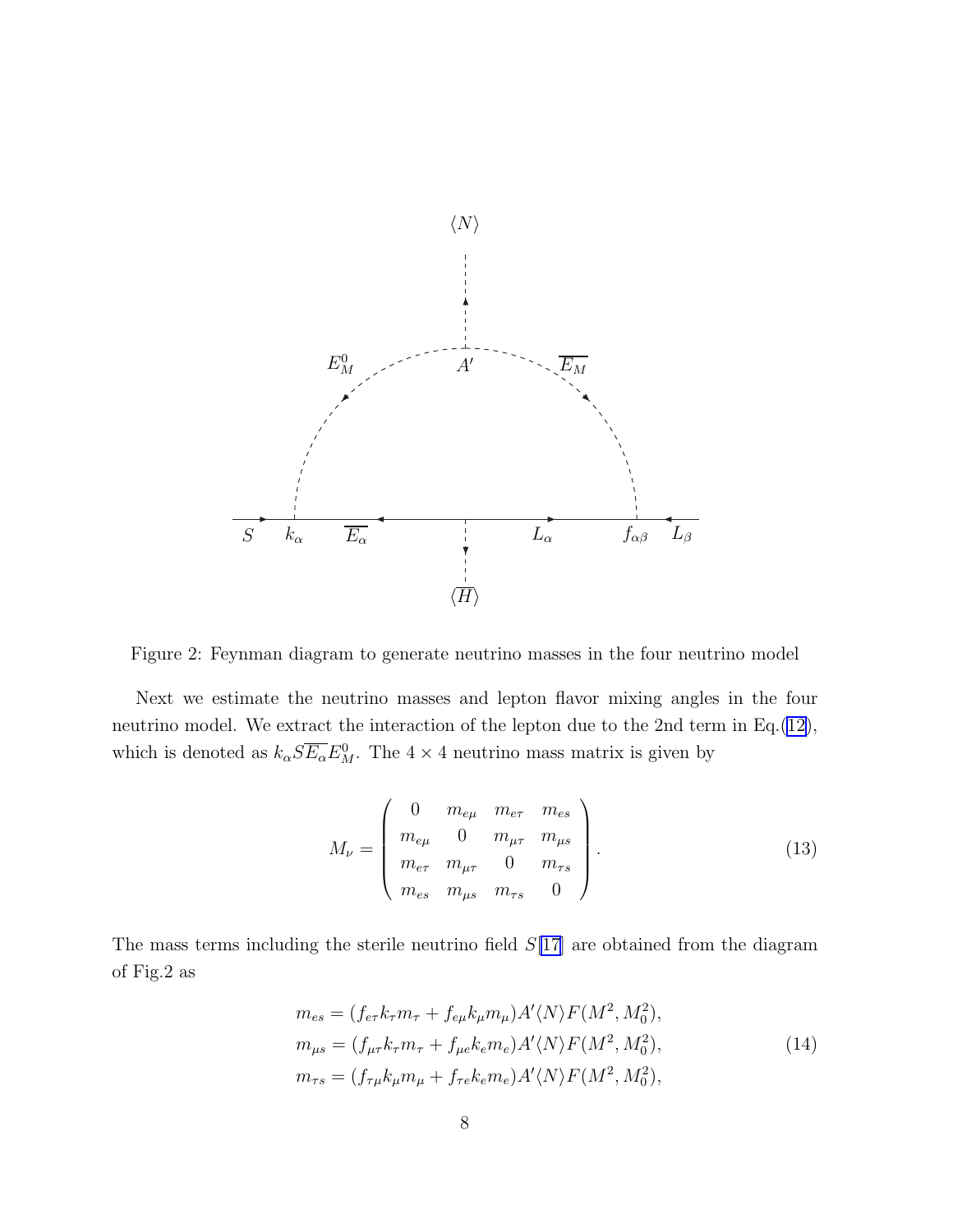where A' is the soft mass of the scalar three point coupling  $N\overline{E_M}E^0_M$ , which is of order 1 GeV. The same type of mass matrix as in Eq.[\(13](#page-7-0)) was already analyzed in details in  $\text{Ref.}$ [[18\]](#page-11-0).

When  $f_{e\mu} \ll f_{e\tau} < f_{\mu\tau}$  and  $k_{\tau} \ll k_{\mu} \leq k_{e}$ , this model can explain the LSND as well as atmospheric and the solar neutrino experiments, where the small mixing angle MSW solution is preferred. For example, when  $f_{\mu\tau} \simeq 1$ ,  $f_{e\tau} \sim 0.1$ ,  $f_{e\mu} \simeq 10^{-3}$ ,  $k_e = k_\mu \simeq 1$  and  $k_{\tau} \simeq 10^{-3}$  the elements might be  $m_{\mu\tau} = 0.5$  eV,  $m_{e\tau} = 0.05$  eV,  $m_{e\mu} = 10^{-5}$  eV,  $m_{\tau s} =$ 0.15 eV,  $m_{\mu s} = 0.0036$  eV, and  $m_{es} = 0.00025$  eV, which in turn, induce suitable neutrino mass squared differences  $\delta m_{\text{sol}}^2 = 4 \times 10^{-6} \text{ eV}^2$ ,  $\delta m_{\text{atm}}^2 = 2 \times 10^{-3} \text{ eV}^2$ ,  $\delta m_{\text{LSND}}^2 = 0.3 \text{ eV}^2$ , and mixing angles  $\sin^2 2\theta_{\text{sol}} = 1 \times 10^{-3}$ ,  $\sin^2 2\theta_{\text{atm}} = 0.9$ ,  $\sin^2 2\theta_{\text{LSND}} = 0.03[18]$  $\sin^2 2\theta_{\text{LSND}} = 0.03[18]$ .

Let us summarize the results. The Zee neutrino mass matrix is naturally realized in the three neutrino scenario in the frame of SUSY theory provided that the messenger fields have suitable  $B - L$  charges, and extra Higgs doublets  $(H_e \text{ and } \overline{H_e})$  and two singlet fields ( $\chi$  and  $\overline{\chi}$ ) have lepton numbers. If three extra singlet fields and one more pair of the messenger fields are added then the four neutrino scenario is realized. This mass matrix is consistent with solar, atmospheric and LSND experiments when the parameters are chosen appropriately.

We shall comment now on the messenger-matter mixings. The most advantage of gauge mediated SUSY breaking is the natural derivation of universal soft masses which are flavor blind as well known<sup>[\[9](#page-10-0)]</sup>. However, the interaction  $f_{\alpha\beta}10_M\overline{5}_{f_{\alpha}}\overline{5}_{f_{\beta}}$  induces the mixing between messenger and matter field and the universality of soft mass might be broken by this term. Especially the soft mass terms between the first and the second generation are strongly degenerated by the constraints of the experiments on  $K - \overline{K}$ mixing and  $\mu \to e\gamma$  decay. According to Ref.[[9\]](#page-10-0), the soft mass for  $\tilde{D}$  and  $\tilde{L}$  can receive the correction as  $\mathcal{O}(F_{\phi}^2)$  $\frac{m^2}{\phi}$ /M<sup>4</sup>). In the present model for three neutrino case we have the relation  $f_{e\mu} \gg f_{e\tau} \gg f_{\mu\tau}$ . Due to this relation the corrections for first and second sleptons are common and the model is safe from the above constraints. For four neutrino models there exists new term  $S10_f\overline{10^0_M}$ , which gives the shifts of soft masses for  $\tilde{\overline{E}}$ ,  $\tilde{Q}$ and  $\overline{U}$ . Though the constraints from the experiments are rather severe under the relation  $f_{e\mu} \ll f_{e\tau} < f_{\mu\tau}$ , it is expected that the order of mass shift can be phenomenologically acceptable since  $k_e = k_\mu \simeq 1$ . This provides the suitable neutrino mass matrix as we argue in this paper.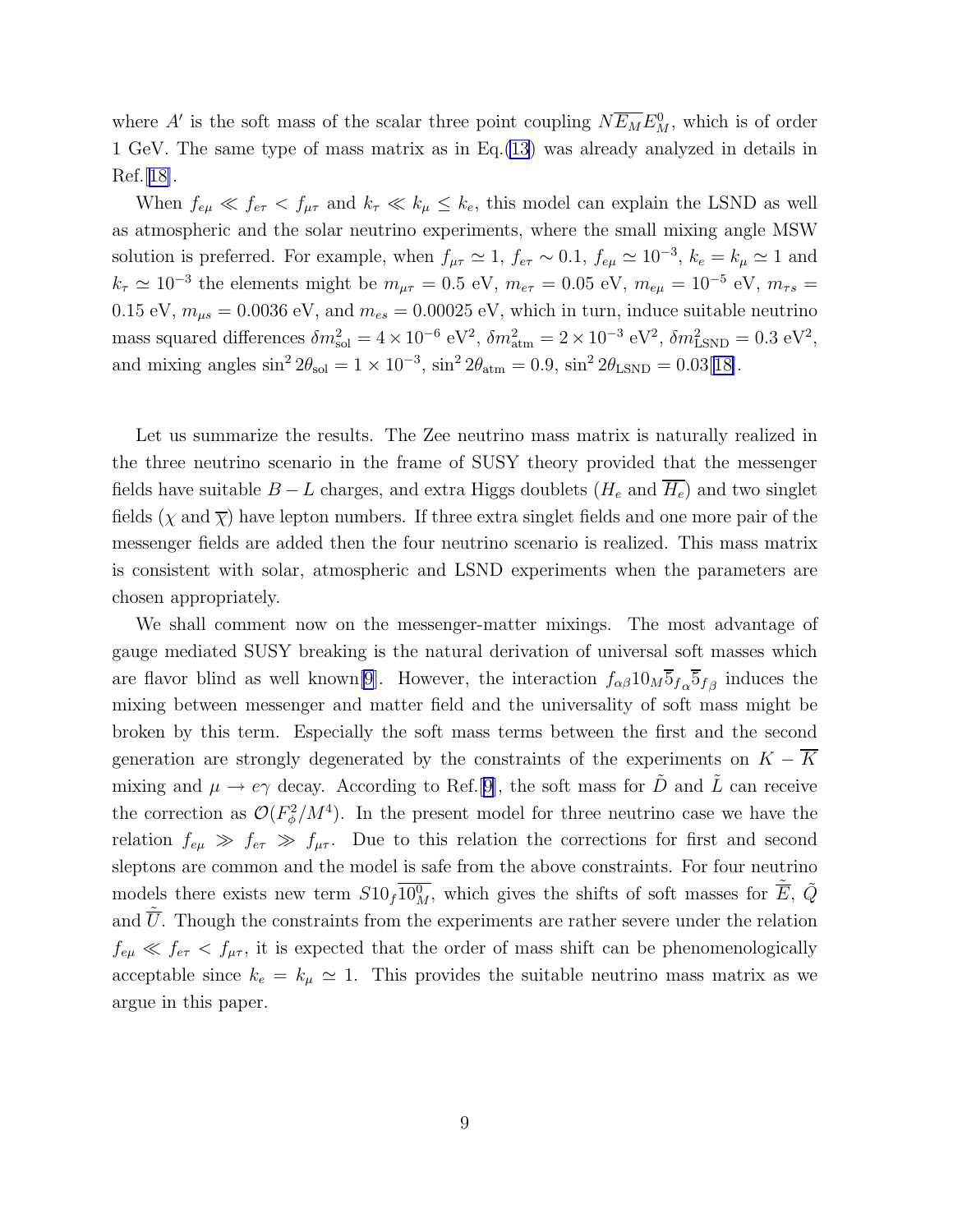## <span id="page-9-0"></span>Acknowledgment

One of the authors(N.H) would like to thank S. Raby, K. Tobe, M. Schmarz, M. Strasster, Y. Nomura, and Y.Mimura for useful discussions at the early stage of this work. We also give our thanks for kind hospitality at Summer Institute for Neutrino Physics at Fujiyoshida in August, 1999. This work was mainly done through this Summer Institute. Authors thank T.Turova for careful reading of the manuscript.

## References

- [1] Homestake Collaboration, B.T. Cleveland et al., Nucl. Phys.(Proc. Suppl.) B38, (1995) 47; Kamiokande Collaboration, Y. Suzuki, Nucl. Phys. (Proc. Suppl.) B38, (1995) 54; GALLEX Collaboration, P. Anselmann et al., Phys. Lett. B357, (1995) 237; SAGE Collaboration, J.N. Abdurashitov et al., Phys. Lett. **B328**, (1994) 234; Super-Kamiokande Collaboration, Phys. Rev. Lett. 82, (1999) 1810; Phys. Rev. Lett. 82, (1999) 2430; [hep-ex/9903034](http://arXiv.org/abs/hep-ex/9903034).
- [2] Kamiokande Collaboration, K.S. Hirata et al., Phys. Lett. B205, (1988) 416; ibid. **B280**, 146 (1992); Y. Fukuda *et al.*, Phys. Lett. **B335**, (1994) 237; IMB Collaboration, D. Casper et al., Phys. Rev. Lett. 66, (1991) 2561; R. Becker-Szendy et al., Phys. Rev. D46, (1992) 3720; SOUDAN2 Collaboration, T. Kafka, Nucl. Phys. (Proc. Suppl.) B35, 427 (1994); M.C. Goodman, ibid. 38, (1995) 337; W.W.M. Allison *et al.*, Phys. Lett. **B391**, (1997) 491; Phys. Lett. **B449**, (1999) 137.
- [3] Y. Totsuka, invited talk at the 18th International Symposium on Lepton-Photon Interaction, July 28 - August 1, 1997 Hamburg; Super-Kamiokande Collaboration, Phys. Rev. Lett. 81, (1998) 1562; Phys. Rev. Lett. 82, (1999) 2644; [hep-ex/9903047](http://arXiv.org/abs/hep-ex/9903047).
- [4] T. Yanagida, in Proceedings of the Workshop on the Unified Theories and Baryon Number in the Universe, Tsukuba, Japan, 1979, edited by O. Sawada and A. Sugamoto, KEK Report No. 79-18, Tsukuba, 1979, p.95; M. Gell-Mann, P. Ramond and R. Slansky, in Supergravity, Proceedings of the Workshop, Stony Brook, New York, 1979, edited by P. van Nieuwenhuizen and D. Freedmann, North-Holland, Amsterdam, 1979, p.315.
- [5] A. Zee, Phys. Lett. 93, (1980) 389; Phys. Lett. 161, (1985) 141.
- [6] L. Wolfenstein, Nucl. Phys. B175, (1980) 92; S. T. Petcov, Phys. Lett. B115, (1982) 401; J. Liu, Phys. Lett. B216, (1989) 367; W. Grimus and H. Neufeld, Phys.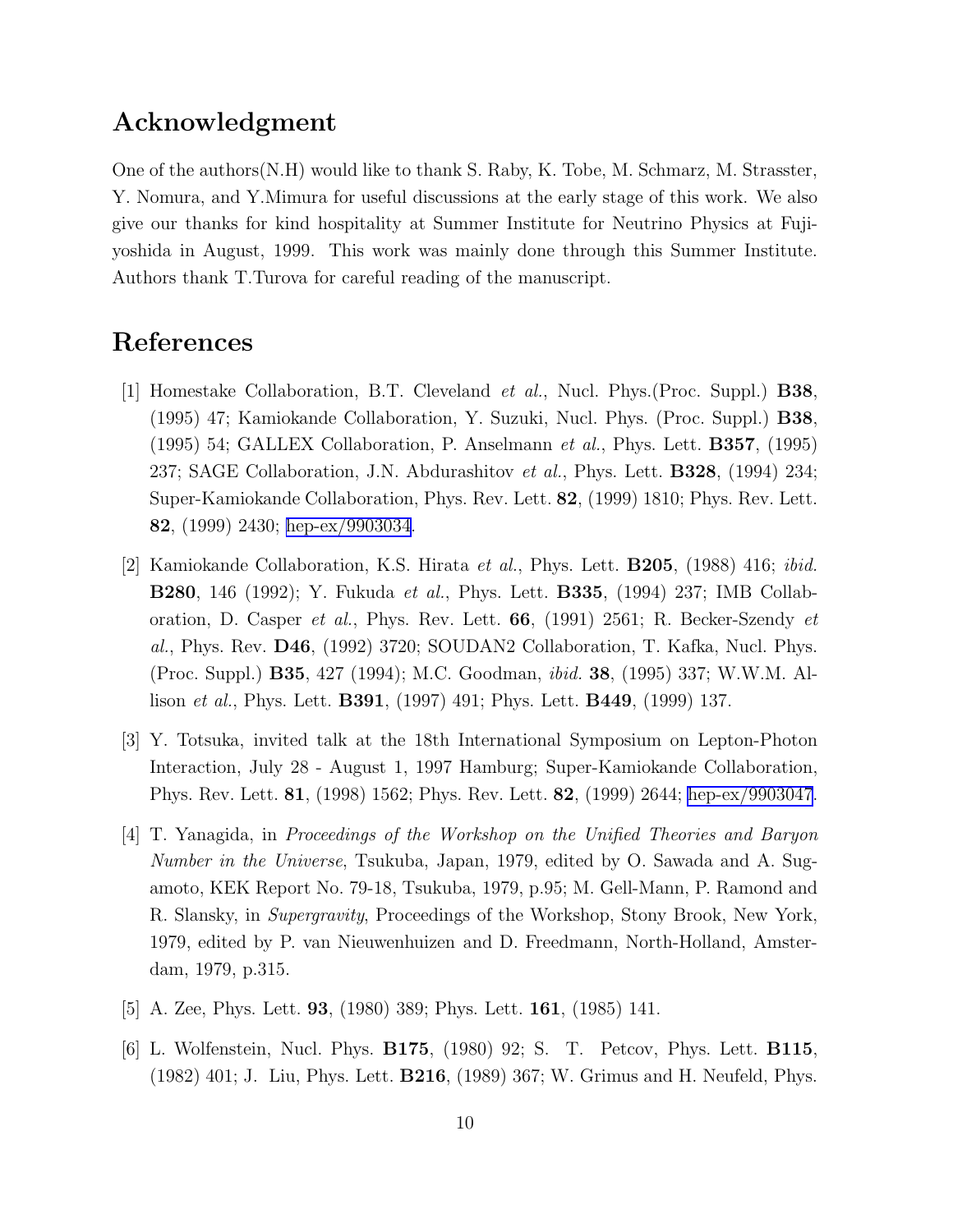<span id="page-10-0"></span>Lett. B237, (1990) 521; B. K. Pal, Phys. Rev. D44, (1991) 2261; W. Grimus and G. Nardulli, Phys. Lett. B271, (1991) 161; A. Yu. Smirnov and Z. Tao, Nucl. Phys. B426, (1994) 415; A. Yu. Smirnov and M. Tanimoto, Phys. Rev. D55, (1997) 1665; C. Jarlskog, M. Matsuda, S. Skadhauge, M. Tanimoto, Phys. Lett. B449, (1999) 240; P. Frampton, S. L. Glashow,Phys. Lett. B461, (1999) 95.

- [7] K. Cheung and O. C. W. Kong, [hep-ph/9912238.](http://arXiv.org/abs/hep-ph/9912238)
- [8] M. Dine and A. E. Nelson, Phys. Rev. D48, (1993) 1277; M. Dine, A. E. Nelson, and Y. Shirman, Phys. Rev. D51, (1995) 1362; M. Dine, A. E. Nelson, Y. Nir, and Y. Shirman, Phys. Rev. D53, (1996) 2658.
- [9] M. Dine, Y. Nir, and Y. Shirman, Phys. Rev. D55, (1997) 1501.
- [10] L.J. Hall and M. Suzuki, Nucl. Phys. B231 (1984) 419; I. Lee, Nucl. Phys. B246 (1984) 120; V. Barger, G.F. Giudice and T. Han, Phys. Rev. D40 (1989) 2987; K. Enqvist, A. Masiero and A. Riotto, Nucl. Phys. B373 (1992) 95; J.C. Romao and J.W.F. Valle, Nucl. Phys. B381 (1992) 87; F. Vissani and A.Yu. Smirnov, Nucl. Phys. B460 (1996) 37; R. Hempfling,Nucl. Phys. B478, (1996) 3; K.S. Babu and R.N. Mohapatra, Phys. Rev. Lett. B384 (1996) 123; B. de Carlos and P.L. White, Phys. Rev. D54 (1996) 3424; A. Akeroyd, M.A. Diaz, J. Ferrandis, M.A. Garcia-Jareno and J.W.F. Valle, Nucl. Phys. B529 (1998) 3; V. Bednvyakov, A. Faessler and S. Kovalenko, Phys. Lett. B442 (1998) 203; M. Mukhopadhyaya, S. Roy and F. Vissani, Phys. Lett. 443B, (1998) 191; M. Hirsch, H. V. Klapdor-Kleingrothaus, S. G. Kovalenko, Phys. Rev. D57, (1998) 1947; E.J. Chun, S.K. Kang, C.W. Kim and U.W. Lee, Nucl. Phys. B544 (1999) 89; C. Liu and H.S. Song, Nucl. Phys. B545, (1999) 183. R. Adhikari and G. Omanovic, Phys. Rev. D59 (1999) 073003; A. Raychaudhuri, Phys. Rev. D59 (1999) 091701; K. Choi, E.J. Chun and K. Hwang, Phys. Rev. D60 (1999) 031301; E.J. Chun and J.S. Lee, Phys. Rev. D60 (1999) 075006; G. Bhattacharyya, H. V. Klapdor-Kleingrothaus, and H. Pas, Phys. Lett. 463B, (1999) 77; B. Mukhopadhyaya, [hep-ph/9907275](http://arXiv.org/abs/hep-ph/9907275); A. Abada and M. Losada, [hep-ph/9908352](http://arXiv.org/abs/hep-ph/9908352); S. Rakshift, G. Bhattacharyya and E. J. Chun and S. K. Kang, [hep-ph/9909429](http://arXiv.org/abs/hep-ph/9909429); F. Takayama and M. Yamaguchi, [hep-ph/9910320.](http://arXiv.org/abs/hep-ph/9910320)
- [11] LSND Collaboration, C. Athanassopoulos et al., Phys. Rev. Lett. 81 (1998) 1774; Phys. Rev. C58 (1998) 2489.
- [12] J. Hisano, T. Moroi, T. Tobe and T. Yanagida, Phys. Lett. B342, (1995) 138;